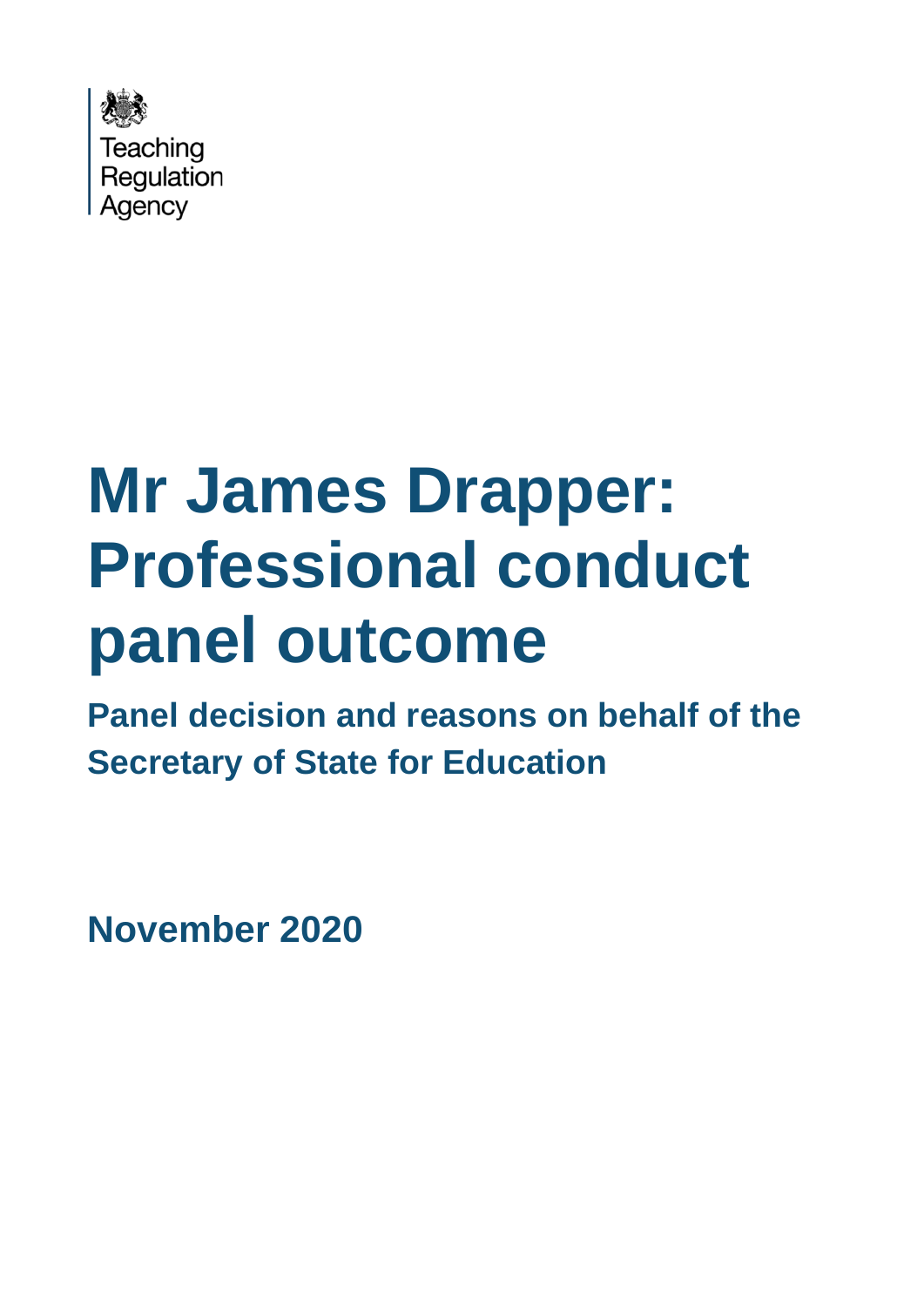## **Contents**

| Introduction                                             | 3               |
|----------------------------------------------------------|-----------------|
| Allegations                                              | $\overline{4}$  |
| Preliminary applications                                 | $\overline{4}$  |
| Summary of evidence                                      | 5               |
| <b>Documents</b>                                         | 5               |
| <b>Witnesses</b>                                         | $6\phantom{1}6$ |
| Decision and reasons                                     | $6\phantom{1}6$ |
| Findings of fact                                         | 6               |
| Findings as to conviction of a relevant offence          | $\overline{7}$  |
| Panel's recommendation to the Secretary of State         | 9               |
| Decision and reasons on behalf of the Secretary of State | 12              |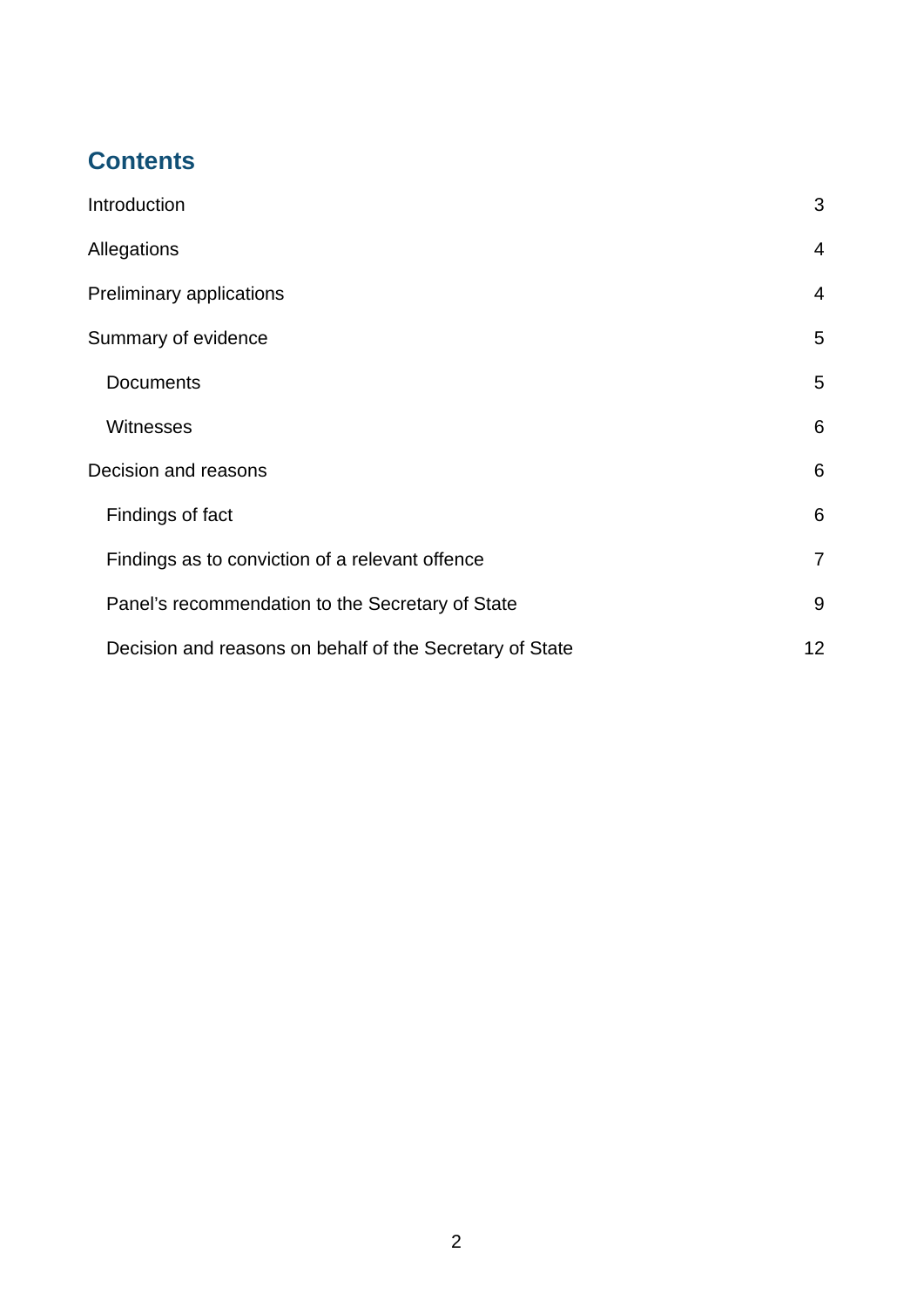#### **Professional conduct panel decision and recommendations, and decision on behalf of the Secretary of State**

| Teacher:                                | Mr James Drapper                                  |
|-----------------------------------------|---------------------------------------------------|
| Teacher ref number:                     | 1572836                                           |
| Teacher date of birth:                  | 8 April 1990                                      |
| <b>TRA reference:</b>                   | 18915                                             |
| Date of determination: 17 November 2020 |                                                   |
| <b>Former employer:</b>                 | Holmesdale School, ("the School"), Maidstone Kent |

## <span id="page-2-0"></span>**Introduction**

A professional conduct panel ("the panel") of the Teaching Regulation Agency ("the TRA") convened on 16 November 2020 by virtual hearing, to consider the case of Mr James Drapper.

The panel members were Mr Ryan Wilson (teacher panellist – in the chair), Ms Kelly Thomas (lay panellist) and Ms Marjorie Harris (former teacher panellist).

The legal adviser to the panel was Mrs Luisa Gibbons of Eversheds Sutherland (International) LLP solicitors.

The presenting officer for the TRA was Mr Andrew Cullen of Browne Jacobson LLP solicitors.

Mr Drapper was present and was represented by Mr Simon Pettet of NASUWT.

The hearing took place in public and was recorded.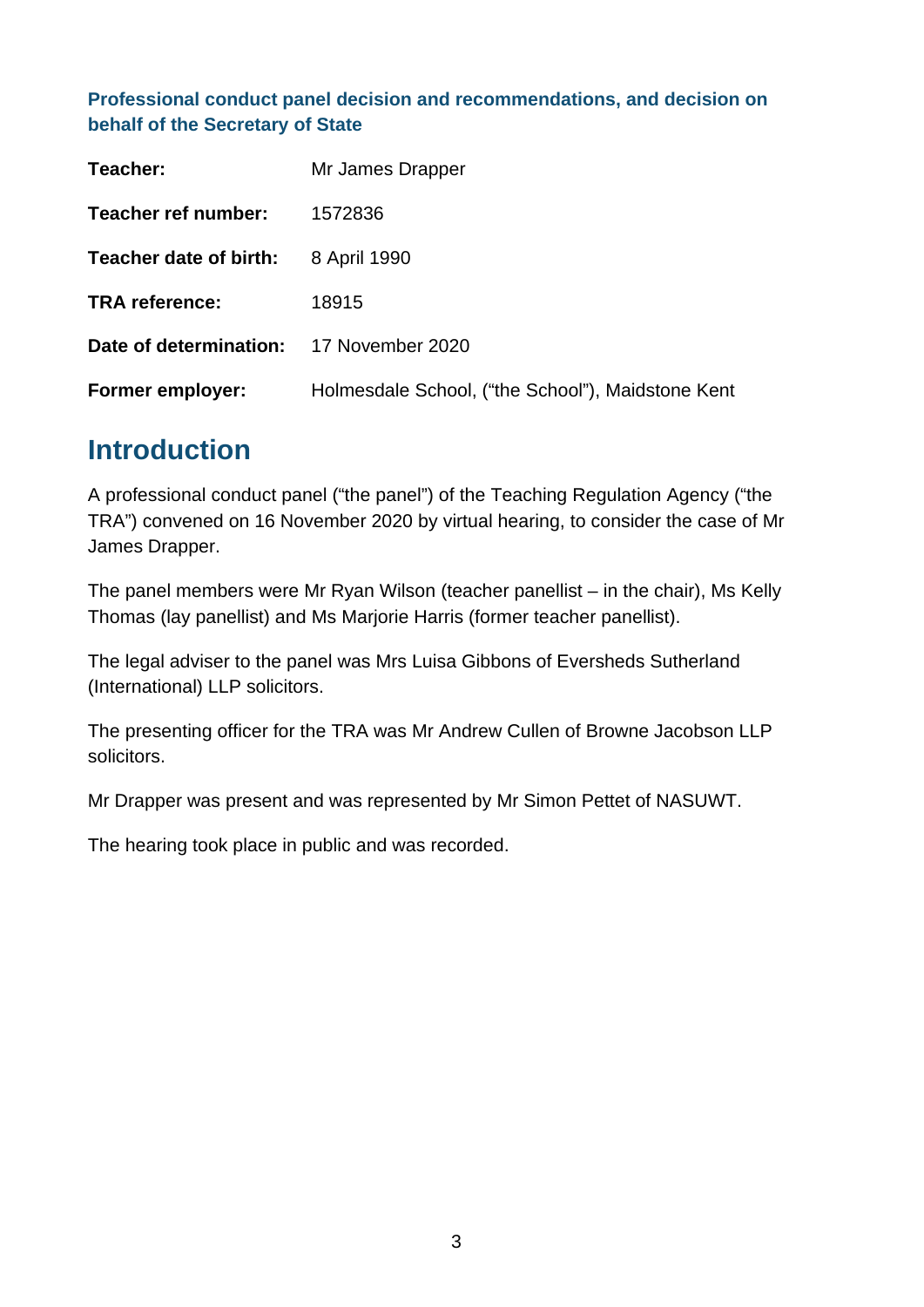# <span id="page-3-0"></span>**Allegations**

The panel considered the allegations set out in the Notice of Proceedings dated 14 October 2020.

It was alleged that Mr Drapper was guilty of having been convicted of a relevant offence, in that at Maidstone Combined Court on or around 13 June 2019, he was convicted of possessing an offensive weapon in a public place on 12 May 2019 – 14 May 2019, contrary to the Prevention of Crime Act 1953 s1.

Mr Drapper admits both the allegation and that the fact admitted amounts to conviction of a relevant offence.

# <span id="page-3-1"></span>**Preliminary applications**

The panel noted that since the date of the referral to the TRA in this case, new Teacher Misconduct Disciplinary procedures for the teaching profession were published in May 2020 (the "May 2020 Procedures"). The panel understands that the earlier provisions contained within the Teacher misconduct disciplinary procedures for the teaching profession updated in April 2018 (the "April 2018 Procedures") apply to this case, given that those provisions applied when the referral was made. Although the panel has the power to direct that the May 2020 Procedures should apply in the interests of justice or the public interest, the panel had received no representations that this should be the case. For the avoidance of doubt, therefore, the panel confirms that it has applied the April 2018 Procedures in this case.

#### Admission of Documents

Mr Drapper applied to admit two documents. Those documents were not served in accordance with the requirements of paragraph 4.20 of the April 2018 Procedures, and as such the panel was required to consider whether those documents should be admitted under paragraph 4.25 of the April 2018 Procedures at the discretion of the panel. The panel took into account the representations of the teacher and that there was no objection to the admission of the documents by the presenting officer. Under paragraph 4.18 of the April 2018 Procedures, the panel may admit any evidence, where it is fair to do so, which may reasonably be considered to be relevant to the case. The panel was satisfied that the documents are relevant to the case. The first document is relevant to Mr Drapper's mitigation and his teaching proficiency and the second document is relevant to the credibility of the assistant headteacher who is to be called to give evidence and of Mr Drapper himself.

#### Public Hearing

The panel has considered whether to exercise its discretion under paragraph 11 of the Teachers' Disciplinary (England) Regulations 2012 (the "Regulations") and paragraph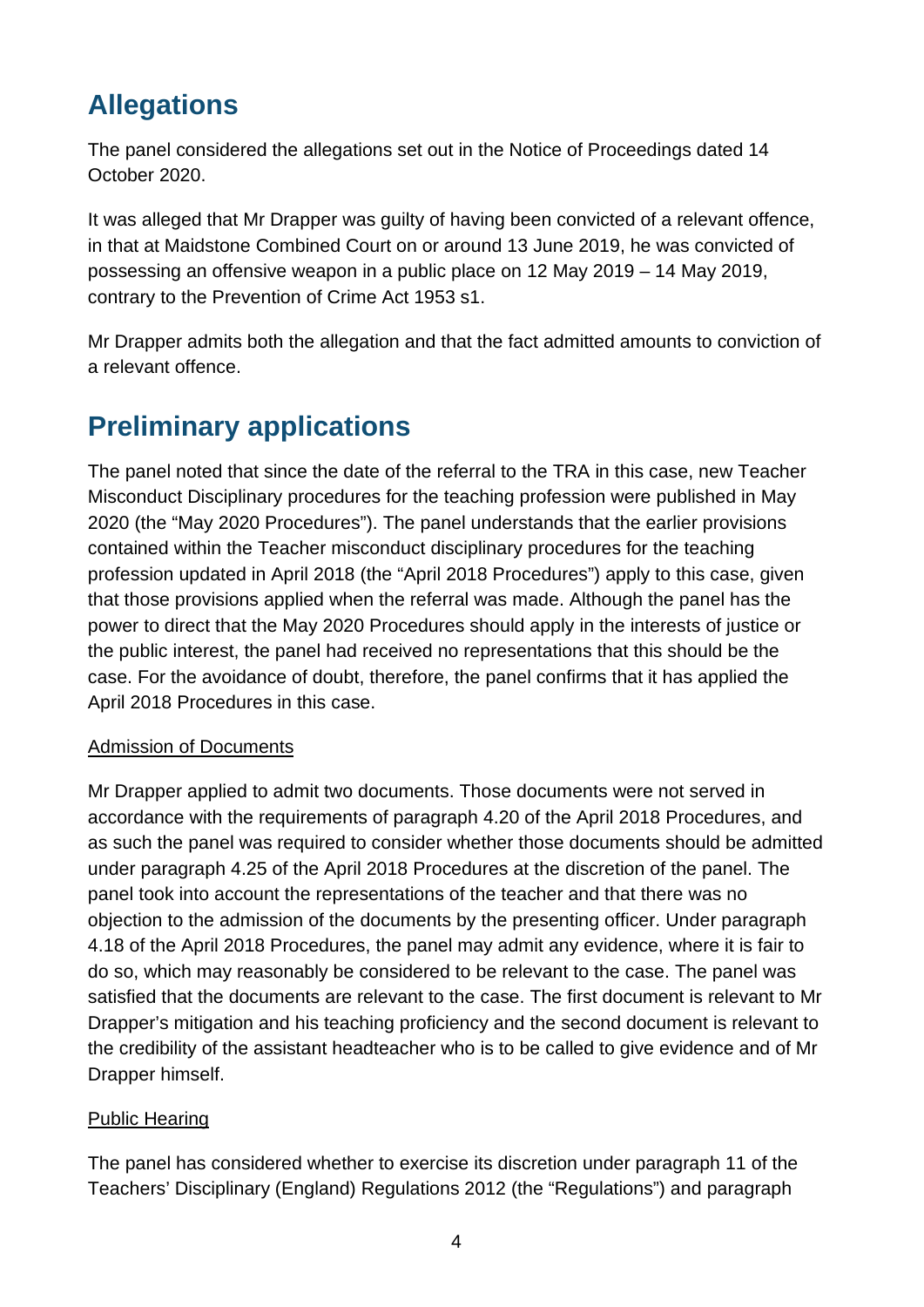4.57 of the April 2018 Procedures for the Teaching Profession to exclude the public from all or part of the hearing. This follows a request by the teacher that part of the hearing should be in private by reason of the confidentiality of matters relating to Mr Drapper's health and the potential impact of evidence upon others.

The panel has determined to exercise its discretion under paragraph 11(3)(b) of the Regulations and the second and third bullet points of paragraph 4.57 of the April 2018 Procedures that the public should be excluded from the hearing in its entirety, save for those announcements required to be made in public.

The panel has taken into account the general rule that hearings should be held in public and that this is generally desirable to maintain public confidence in the administration of these proceedings and also to maintain confidence in the teaching profession. On this occasion, however, the panel considers that the request for the hearing to be heard in private, is a reasonable one given concerns about confidential matters relating to the teacher's health being placed in the public domain and the potential impact upon others. The panel considered, in particular, the latter to be a very real risk which, on this occasion, outweighed the general rule that hearings should be held in public. The panel has considered whether there are any steps short of excluding the public that would serve the purpose of addressing these concerns, but considers that the matters are so intertwined with the facts of this case, that it would not be practicable to completely exclude references to them.

The panel has had regard to whether the teacher's request runs contrary to the public interest. The panel is required to announce its decisions in public as to whether the facts have been proven and whether those facts amount to conviction of a relevant offence. In the event that the case continues any decision of the Secretary of State will also be in public. The panel considers that in the circumstances of this case that the public interest will be satisfied by these public announcements and by part of the hearing taking place in public. This will ensure that public confidence in these proceedings and in the standards of the profession are maintained.

# <span id="page-4-0"></span>**Summary of evidence**

### <span id="page-4-1"></span>**Documents**

In advance of the hearing, the panel received a bundle of documents which included:

Section 1: Procedural Documents – pages 1 to 18

Section 2: Teaching Regulation Agency witness statement – pages 19 to 21

Section 3: Teaching Regulation Agency documents – pages 22 to 89

Section 4: Teacher documents – pages 90 to 128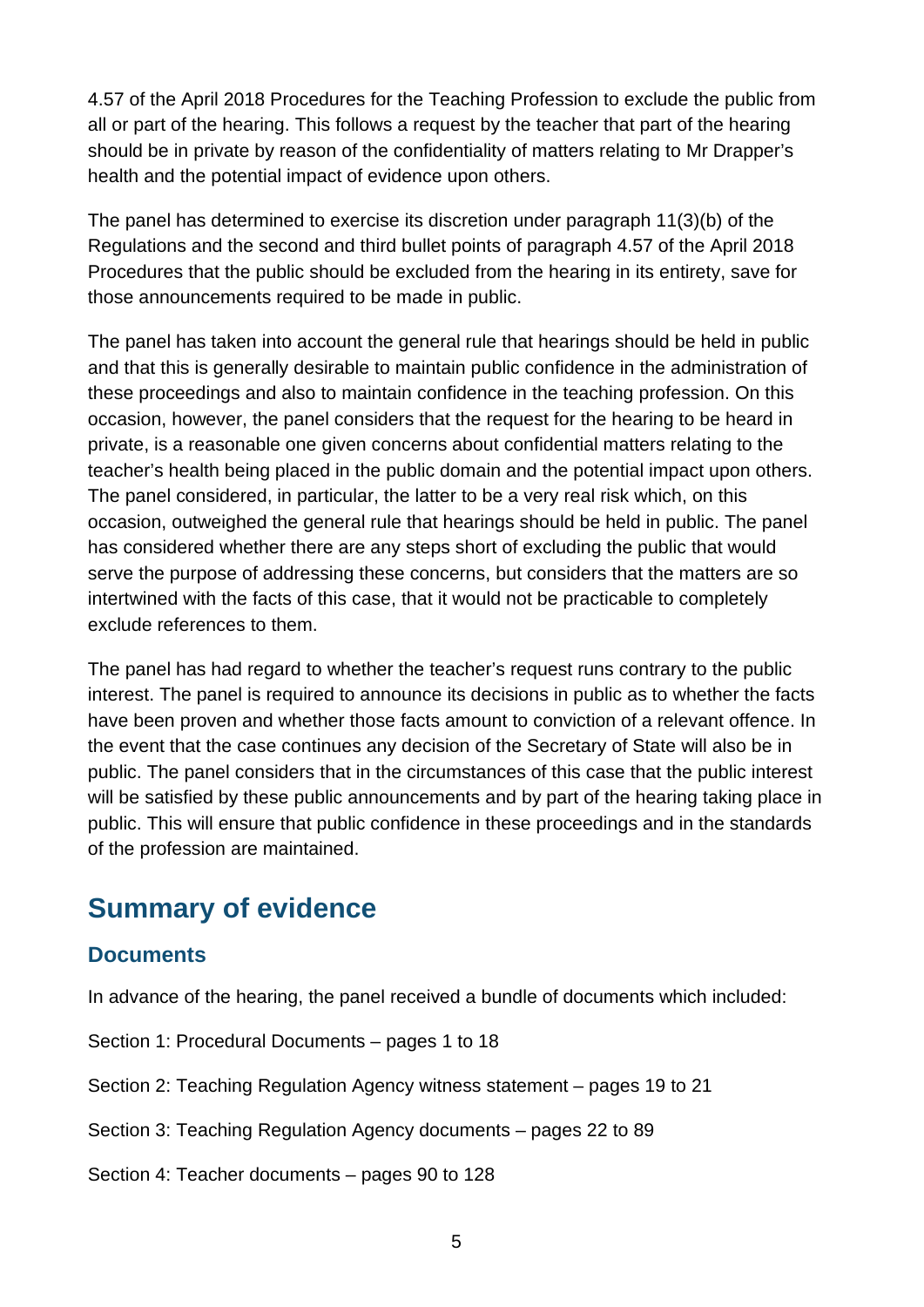In addition, the panel agreed to accept the following:

A reference of the headteacher of a previous school at which Mr Drapper had worked – page 129

A police statement of the assistant headteacher at the School – pages 130 to 131;

The panel members confirmed that they had read all of the documents within the bundle, in advance of the hearing and the additional documents that the panel decided to admit.

#### <span id="page-5-0"></span>**Witnesses**

The panel heard oral evidence from the assistant headteacher at the School called by the Presenting Officer and from Mr Drapper, himself.

# <span id="page-5-1"></span>**Decision and reasons**

The panel announced its decision and reasons as follows:

The panel carefully considered the case before it and reached a decision.

Mr Drapper began working as an IT teacher at the School on 25 February 2019. On 16 May 2019, he was arrested and detained by the police for being in possession of an offensive weapon. He was suspended from working, pending completion of an investigation. He appeared before Maidstone Crown Court on 13 June 2019 and was remanded in prison, subject to sentencing. On 21 June 2019, Mr Drapper was granted bail with a curfew condition and an electronic monitor. At a disciplinary investigation meeting on 5 July 2019, Mr Drapper resigned his position at the School and his employment ceased on 31 August 2019. Mr Drapper was sentenced on 23 October 2019.

## <span id="page-5-2"></span>**Findings of fact**

The findings of fact are as follows:

The panel found the following particulars of the allegation against you proved, for these reasons:

#### **At Maidstone Combined Court on or around 13 June 2019, you were convicted of possessing an offensive weapon in a public place on 12 May 2019 to 14 May 2019, contrary to the Prevention of Crime Act 1953, s1.**

The allegation was admitted and was supported by evidence presented to the panel. The panel has seen the Certificate of Conviction which confirms the fact of the conviction, although does not state the dates on which the possession of the offensive weapon took place. Those dates are, however, admitted. The date of 14 May 2019 is confirmed by a colleague who witnessed you having an offensive weapon in your car on that date. The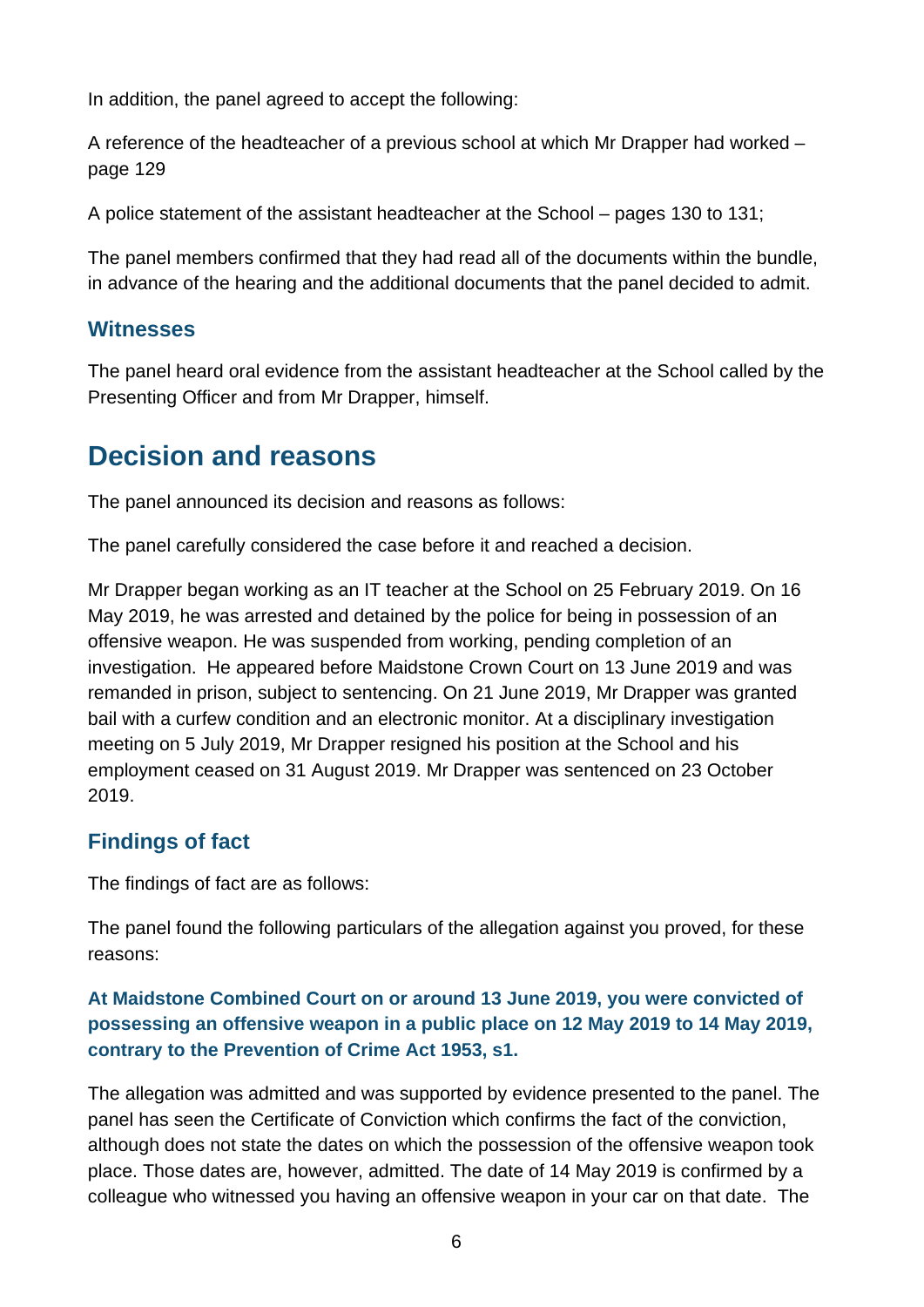panel has also seen the sentencing remarks of Maidstone Crown Court. This allegation was therefore, found proved.

The facts that led to the conviction were agreed. These were as follows. On or around 12 May 2019, you attended an individual's property with the intention to kill that individual or cause that individual serious harm. In advance of attending that property, you purchased a number of items including a hammer. You attended that property with the hammer concealed, but did not take any action to harm that individual. On 14 May 2019, you attended the School and disclosed to a colleague that you had thoughts of harming an individual and invited your colleague to your vehicle to show him something contained therein. Your colleague, observed various items within your vehicle including a hammer. You were accompanied [redacted] and the police and the LADO were informed. On 13 June 2019, you pleaded guilty to possessing an offensive weapon in a public place on 12 May to 14 May 2019. On 23 October 2019, you were sentenced to a two year community order with two conditions that required you to complete 50 rehabilitation activity requirement days and 100 hours of unpaid work taking account of the time you spent on remand and days of tagged curfew.

## <span id="page-6-0"></span>**Findings as to conviction of a relevant offence**

Having found the allegations proved, the panel went on to consider whether the facts of those proved allegations amounted to a conviction of a relevant offence.

The panel was satisfied that the conduct of Mr Drapper, in relation to the facts it found proved, involved breaches of the Teachers' Standards. The panel considered that by reference to Part 2, Mr Drapper was in breach of the following standards:

- Teachers uphold public trust in the profession and maintain high standards of ethics and behaviour, within and outside school, by
	- o showing tolerance of and respect for the rights of others
	- o not undermining fundamental British values, including democracy, the rule of law, individual liberty and mutual respect, and tolerance of those with different faiths and beliefs

The panel considered that the individual's actions were less relevant to teaching, working with children and working in an education setting. Although, Mr Drapper made his disclosure to his colleague in the School, it was a matter arising out of his personal circumstances [redacted]. The panel did not believe Mr Drapper posed any risk to the pupils or staff, at that time.

The panel noted that the behaviour involved in committing the offence could have had an impact on members of the public. Mr Drapper told the individual who he had intended to harm of what he had planned to do and Mr Drapper recognises that would have led that individual to feel very scared and caused emotional trauma.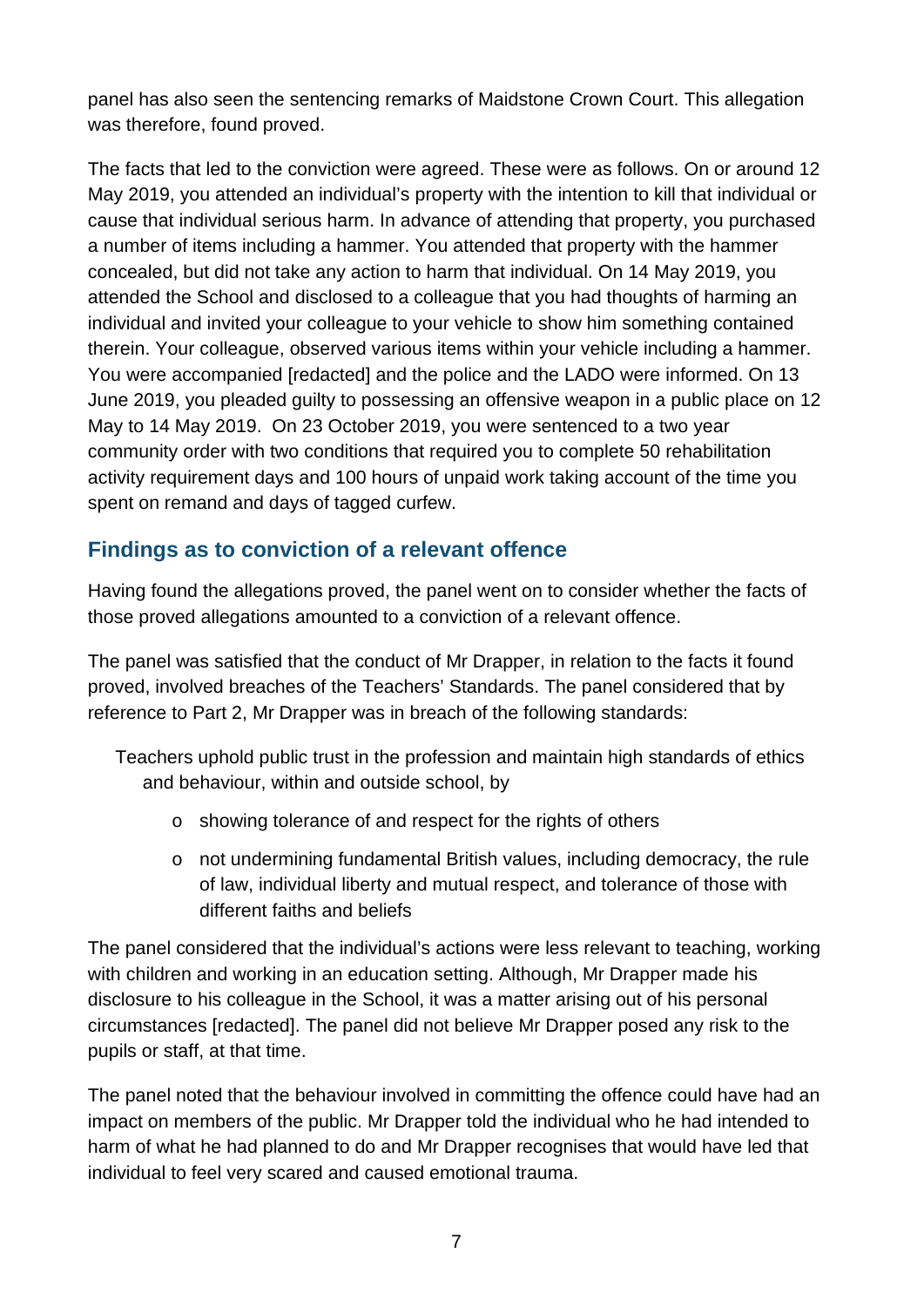The panel also took account of the way the teaching profession is viewed by others. The panel considered that Mr Drapper's behaviour in committing the offence could affect public confidence in the teaching profession, given the influence that teachers may have on pupils, parents and others in the community. The panel considered that the average member of the public would be concerned about a teacher with a conviction of this nature teaching in a school.

The panel noted that Mr Drapper's behaviour did not lead to a sentence of imprisonment, which was indicative that the offence was not at the highest end of the possible spectrum. However, the Judge described the case as "alarming and disturbing" and stated to Mr Drapper, "I'm sure you appreciate the seriousness of it".

This was a case concerning an offence involving possession of weapons which the Advice states is likely to be considered a relevant offence. The panel did not consider this to be an offence involving violence given that Mr Drapper disclosed the matter [redacted].

The panel took into account that Mr Drapper was suffering [redacted] at the time of committing the offence, [redacted]. The Sentencing Remarks show that a sentence was imposed to both punish Mr Drapper (100 hours of unpaid work) and to provide him with the tools and support to rehabilitate (50 rehabilitation activity requirement days). It was of concern that Mr Drappers' disclosed intention in relation to the weapon was [redacted], but the Judge recognised that Mr Drapper did not intend to carry out that threat, but to alert his colleague and to draw attention [redacted]. Mr Drapper has provided the panel with seven character references produced for the criminal proceedings. Some of these references describe Mr Drapper having been honest previously [redacted]. The events leading to his conviction were described by some as being out of character.

One of those references referred to Mr Drapper as being a competent teacher, with good subject knowledge and described him as conscientious about his work, that he worked professionally with his colleagues and forged some positive relationships with students. Another referee described Mr Drapper to be a very capable and an informative member of staff who had offered support to the referee in settling into his role. That referee described Mr Drapper as a 'very kind caring teacher'. A further reference referred to Mr Drapper having spent a considerable amount of time supporting students in and outside of his timetabled allocation to ensure that they achieved a high degree of success; that he was a respected member of staff who had the support of his colleagues.

The panel has also seen two references prepared by previous schools for the purpose of Mr Drapper's application to the School. The first attested, inter alia, to his good standard of teaching ability, subject knowledge, relationship with pupils and parents and his behaviour management. The second confirmed that Mr Drapper had not been involved in any disciplinary or capability investigations and that there were no safeguarding concerns.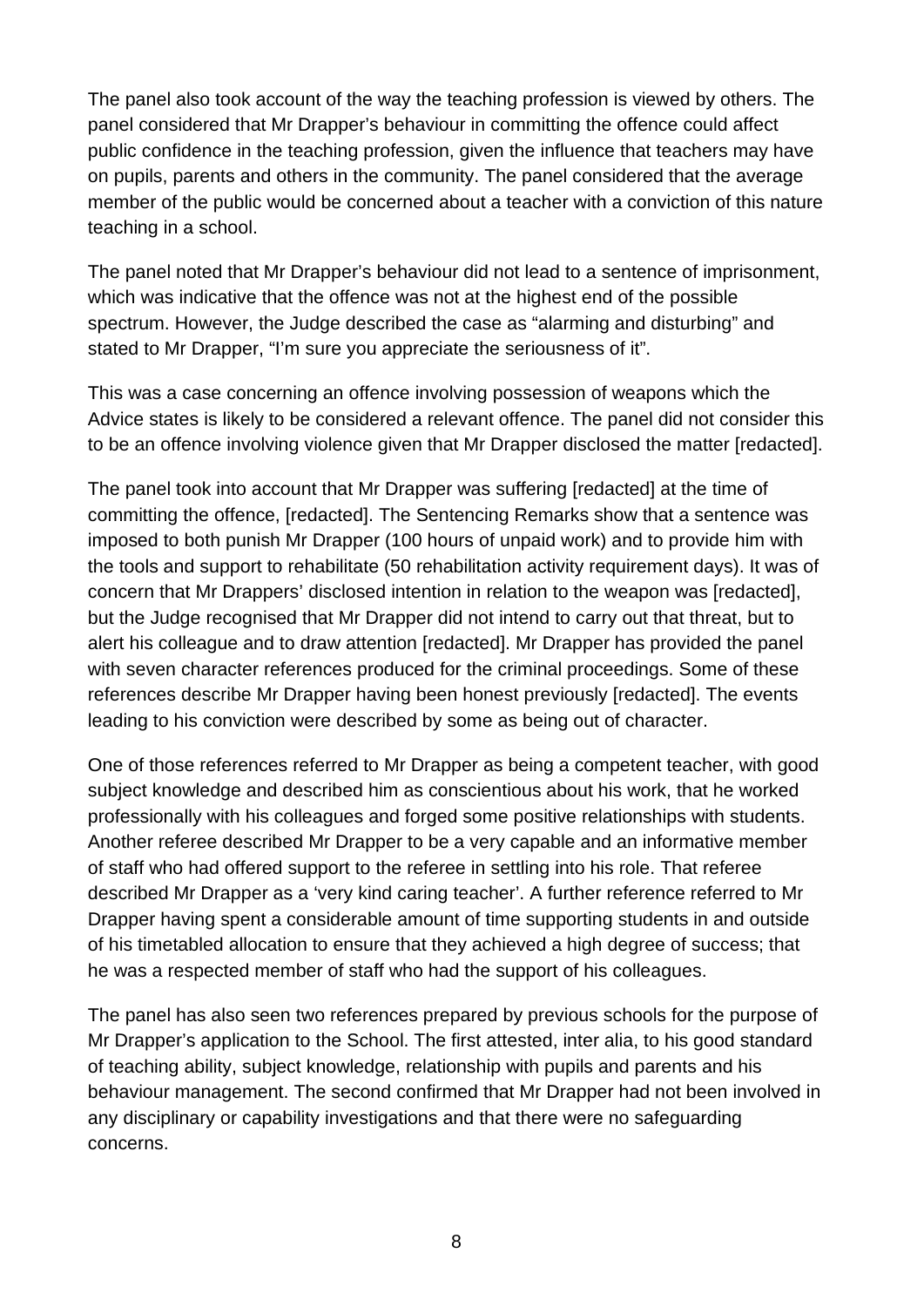Although the panel found that the evidence of Mr Drapper's teaching proficiency was of note, the panel was concerned that despite Mr Drapper having had [redacted] prior to this incident since 10 October 2016, he was unable to make the right choices that would have prevented him from purchasing the items that led to his conviction. The panel found that the seriousness of the offending behaviour that led to the conviction was relevant to Mr Drapper's ongoing suitability to teach. Mr Drapper has not demonstrated his ability to appropriately manage stressful situations. The panel considered that a finding that this conviction was for a relevant offence was necessary to reaffirm clear standards of conduct so as to maintain public confidence in the teaching profession.

#### <span id="page-8-0"></span>**Panel's recommendation to the Secretary of State**

Given the panel's findings in respect of a conviction of a relevant offence, it was necessary for the panel to go on to consider whether it would be appropriate to recommend the imposition of a prohibition order by the Secretary of State.

In considering whether to recommend to the Secretary of State that a prohibition order should be made, the panel had to consider whether it would be an appropriate and proportionate measure, and whether it would be in the public interest to do so. Prohibition orders should not be given in order to be punitive, or to show that blame has been apportioned, although they are likely to have punitive effect.

The panel had regard to the particular public interest considerations set out in the Advice and, having done so, found a number of them to be relevant in this case, namely the protection of other members of the public, the maintenance of public confidence in the profession; declaring and upholding proper standards of conduct; and the interest of retaining the teacher in the profession.

In the light of the panel's findings against Mr Drapper, which involved possession of a weapon, there was a strong public interest consideration in respect of the protection of the public given Mr Drapper's disclosed intention with regard to harming another individual.

Similarly, the panel considered that public confidence in the profession could be seriously weakened if conduct such as that found against Mr Drapper were not treated with the utmost seriousness when regulating the conduct of the profession.

The panel was of the view that a strong public interest consideration in declaring proper standards of conduct in the profession was also present as the conduct found against Mr Drapper was outside that which could reasonably be tolerated.

The panel balanced this against the strong public interest consideration in retaining Mr Drapper in profession, since no doubt had been cast upon his abilities as an educator and he is able to make a valuable contribution to the profession. In the circumstances of this case, the panel was of the view that the public interest considerations of protection of the public; upholding public confidence in the profession; and declaring proper standards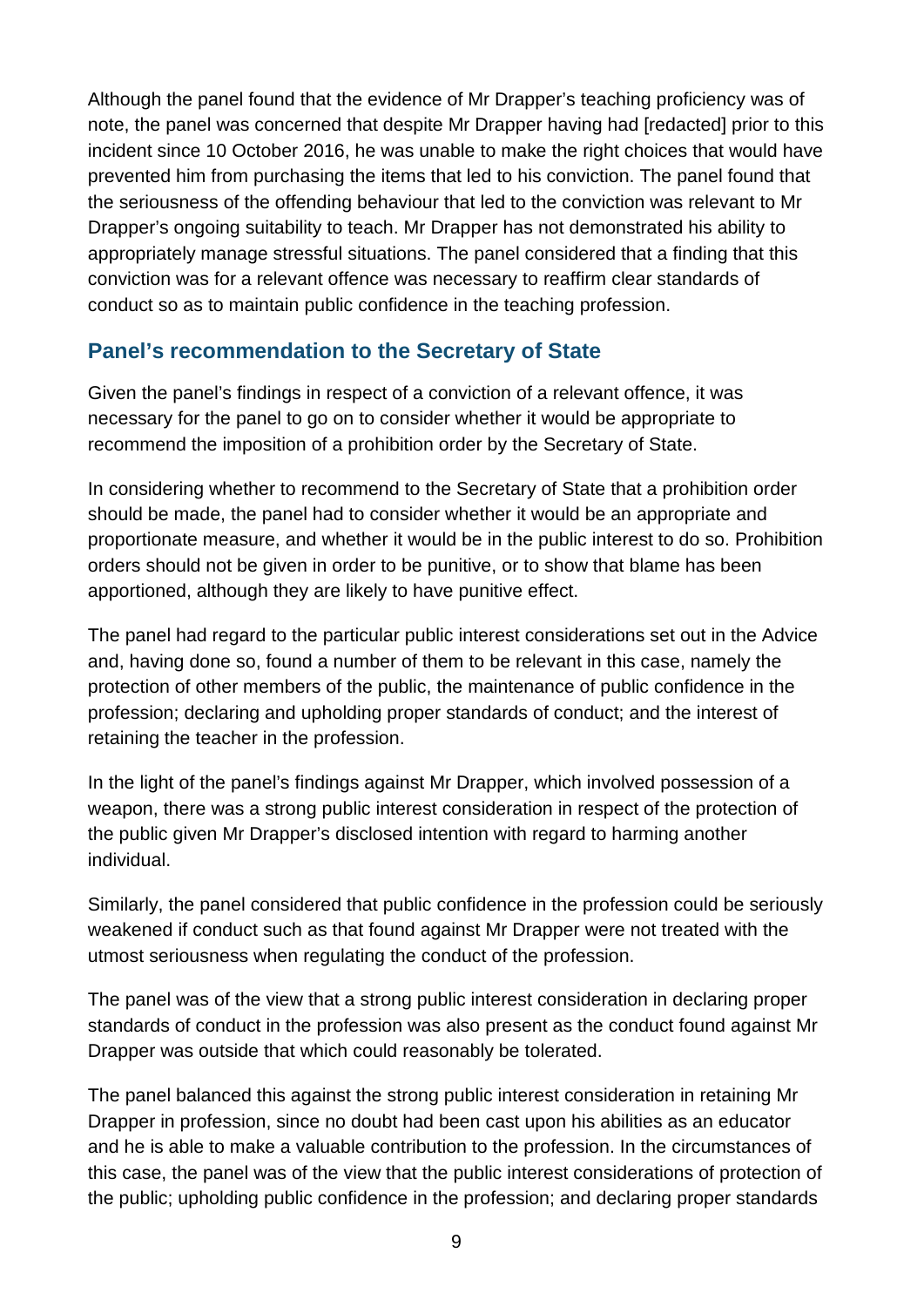of conduct, outweighed, at the present time, the public interest in retaining Mr Drapper in the profession. The panel could not yet be satisfied that Mr Drapper has demonstrated his ability to make appropriate choices when faced with difficult situations, although he has recognised appropriate coping mechanisms and the panel could see that he has moved forwards in a very positive way from the incident that led to his conviction.

In view of the clear public interest considerations that were present, the panel considered carefully whether or not it would be proportionate to impose a prohibition order, taking into account the effect that this would have on Mr Drapper.

In carrying out the balancing exercise, the panel had regard to the public interest considerations both in favour of, and against, prohibition as well as the interests of Mr Drapper. The panel took further account of the Advice, which suggests that a prohibition order may be appropriate if certain behaviours of a teacher have been proved. In the list of such behaviours, those that were relevant in this case were:

- serious departure from the personal and professional conduct elements of the Teachers' Standards;
- actions or behaviours that undermine … the rule of law…;
- possession of ….other weapons;
- the commission of a serious criminal offence, including those that resulted in a conviction or caution, paying particular attention to offences that are 'relevant matters' for the purposes of The Police Act 1997 and criminal record disclosures.

The panel did not believe Mr Drapper to have a deep-seated attitude that leads to harmful behaviour. Mr Drappers' approach to his rehabilitation and understanding of the consequences of his actions indicated a positive attitude. Nevertheless, [redacted].

Even though some of the behaviour found proved in this case indicated that a prohibition order would be appropriate, the panel went on to consider the mitigating factors. Mitigating factors may indicate that a prohibition order would not be appropriate or proportionate.

It is clear that Mr Drapper's actions were deliberate, given the element of planning, although the panel accepted he was experiencing [redacted], at the time.

There was no evidence to suggest that Mr Drapper was acting under duress. Although he was experiencing [redacted] at the time, he now recognises he ought to have sought help at an earlier stage.

Mr Drapper did have a previously good history. Although the threat to another individual was out of character, Mr Drapper does have a history of struggling to manage his own wellbeing.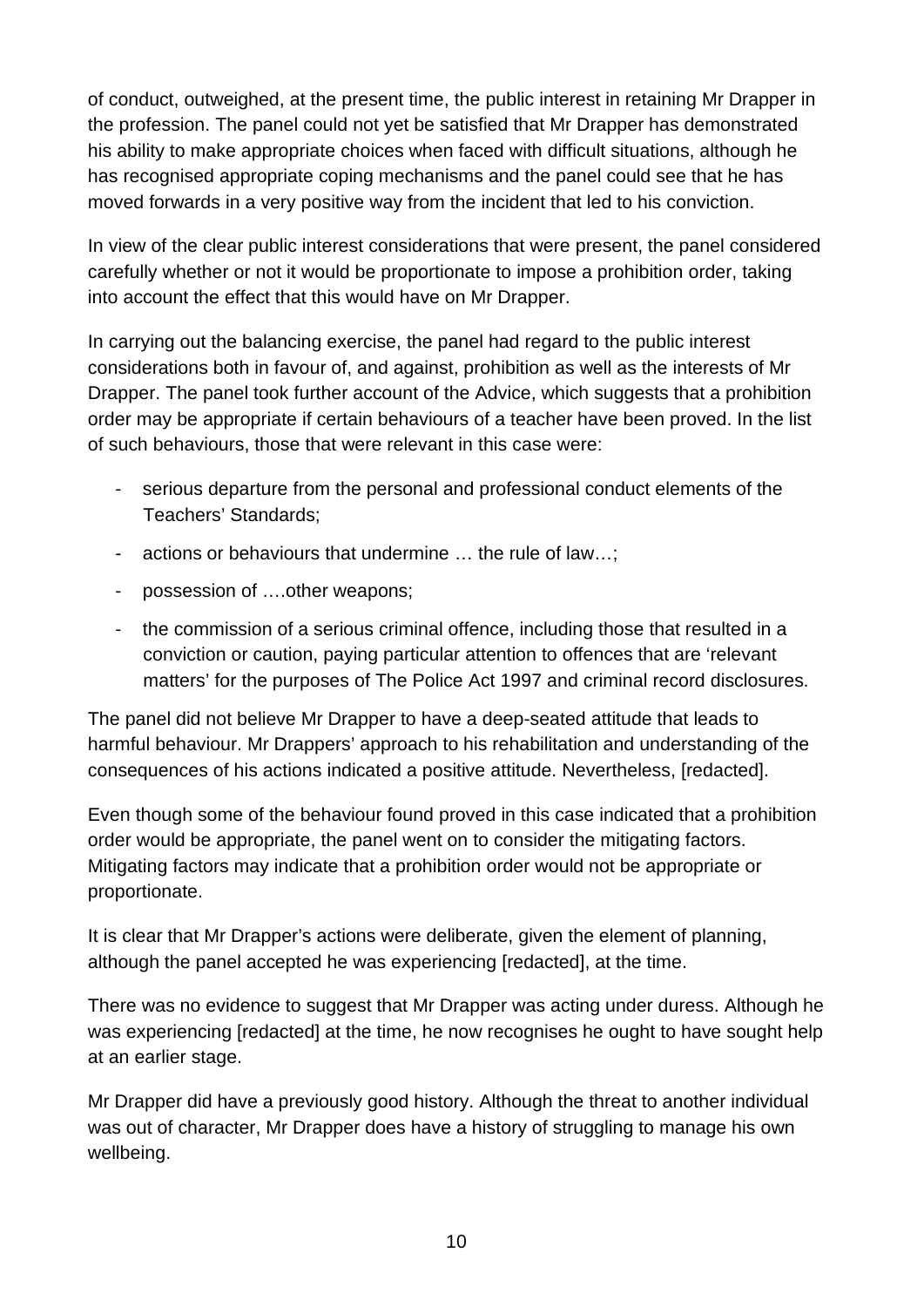The panel has referred above in its findings to a number of references which described Mr Drapper's competence as a teacher and attested to his positive relationship with both students and colleagues alike. He was clearly a valued teacher. The assistant headteacher of the school gave oral evidence that was consistent with the other references the panel received and which the panel has recognised in its findings. He spoke of Mr Drapper being a very good teacher, attesting to his good relationship with pupils, his behaviour management, his organisation and the valued input he made to the pupils' progress.

The panel first considered whether it would be proportionate to conclude this case with no recommendation of prohibition, considering whether the publication of the findings made by the panel would be sufficient.

The panel was of the view that, applying the standard of the ordinary intelligent citizen, it would not be a proportionate and appropriate response to recommend no prohibition order. Recommending that the publication of adverse findings would be sufficient would unacceptably compromise the public interest considerations present in this case, despite the severity of the consequences for Mr Drapper of prohibition.

The panel was of the view that prohibition was both proportionate and appropriate. The panel decided that the public interest considerations outweighed the interests of Mr Drapper. Whilst Mr Drapper has recognised the steps he should take going forwards and taken his rehabilitation forwards in a positive way, he is still on the path to demonstrating his ability to adopt appropriate coping mechanisms. Accordingly, the panel makes a recommendation to the Secretary of State that a prohibition order should be imposed with immediate effect.

The panel went on to consider whether or not it would be appropriate for it to decide to recommend a review period of the order. The panel was mindful that the Advice states that a prohibition order applies for life, but there may be circumstances, in any given case, that may make it appropriate to allow a teacher to apply to have the prohibition order reviewed after a specified period of time that may not be less than 2 years.

The Advice indicates that there are behaviours that, if proved, would militate against the recommendation of a review period. None of those behaviours apply in this case.

Mr Drapper gave evidence that demonstrated his understanding of the matters that led to this incident and the consequences for others of his behaviour. He has worked upon building positive relationships. Mr Drapper has almost one year of rehabilitation sessions still to complete having attended approximately 17 sessions of the 50 that are required, and has realised that he has been given the opportunity to develop his resilience and to learn from this experience. He has expressed genuine remorse and the panel was impressed by his level of insight. The panel decided that the findings indicated a situation in which a review period would be appropriate and, as such, decided that it would be proportionate, in all the circumstances, for the prohibition order to be recommended with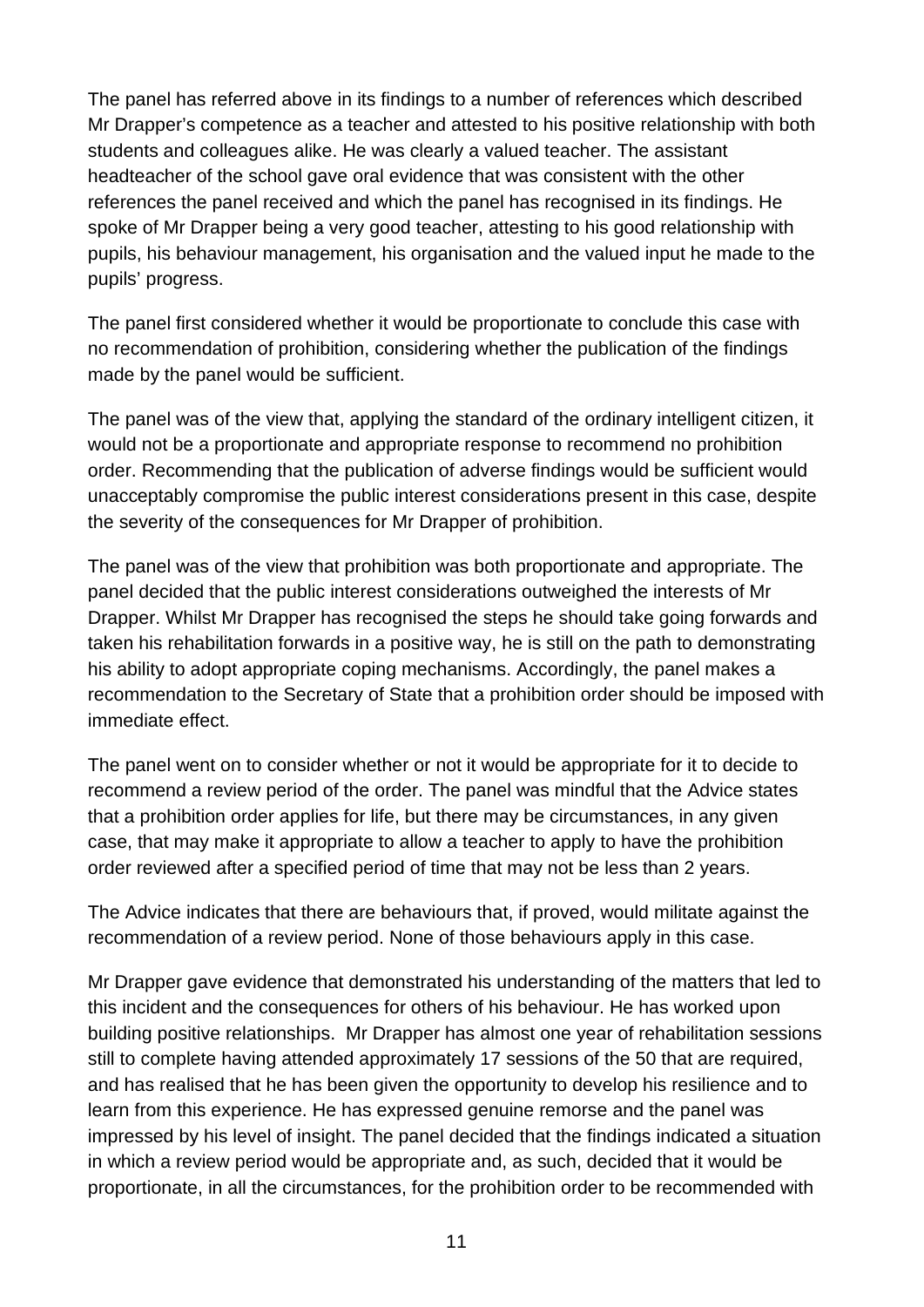provision for a review period in four years. The panel considered this to be an appropriate length of time for Mr Drapper to learn the skills he needs going forwards and fulfil his aspirations.

## <span id="page-11-0"></span>**Decision and reasons on behalf of the Secretary of State**

I have given very careful consideration to this case and to the recommendation of the panel in respect of both sanction and review period.

In considering this case, I have also given very careful attention to the Advice that the Secretary of State has published concerning the prohibition of teachers.

In this case, the panel has found the allegations proven and found that those proven facts amount to a conviction of a relevant offence.

The panel has made a recommendation to the Secretary of State that Mr James Drapper should be the subject of a prohibition order, with a review period of four years.

In particular, the panel has found that Mr Drapper is in breach of the following standards:

- Teachers uphold public trust in the profession and maintain high standards of ethics and behaviour, within and outside school, by
	- o showing tolerance of and respect for the rights of others
	- o not undermining fundamental British values, including democracy, the rule of law, individual liberty and mutual respect, and tolerance of those with different faiths and beliefs

The panel finds that the conduct of Mr Drapper fell significantly short of the standards expected of the profession.

The findings of misconduct are particularly serious as they include a finding of a conviction for possessing an offensive weapon in a public place and the facts that led to that conviction involved attending an individual's property with the intention to kill that individual or cause that individual serious harm.

I have to determine whether the imposition of a prohibition order is proportionate and in the public interest. In considering that for this case, I have considered the overall aim of a prohibition order which is to protect pupils and to maintain public confidence in the profession. I have considered the extent to which a prohibition order in this case would achieve that aim taking into account the impact that it will have on the individual teacher. I have also asked myself, whether a less intrusive measure, such as the published finding of unacceptable professional conduct and conduct that may bring the profession into disrepute, would itself be sufficient to achieve the overall aim. I have to consider whether the consequences of such a publication are themselves sufficient. I have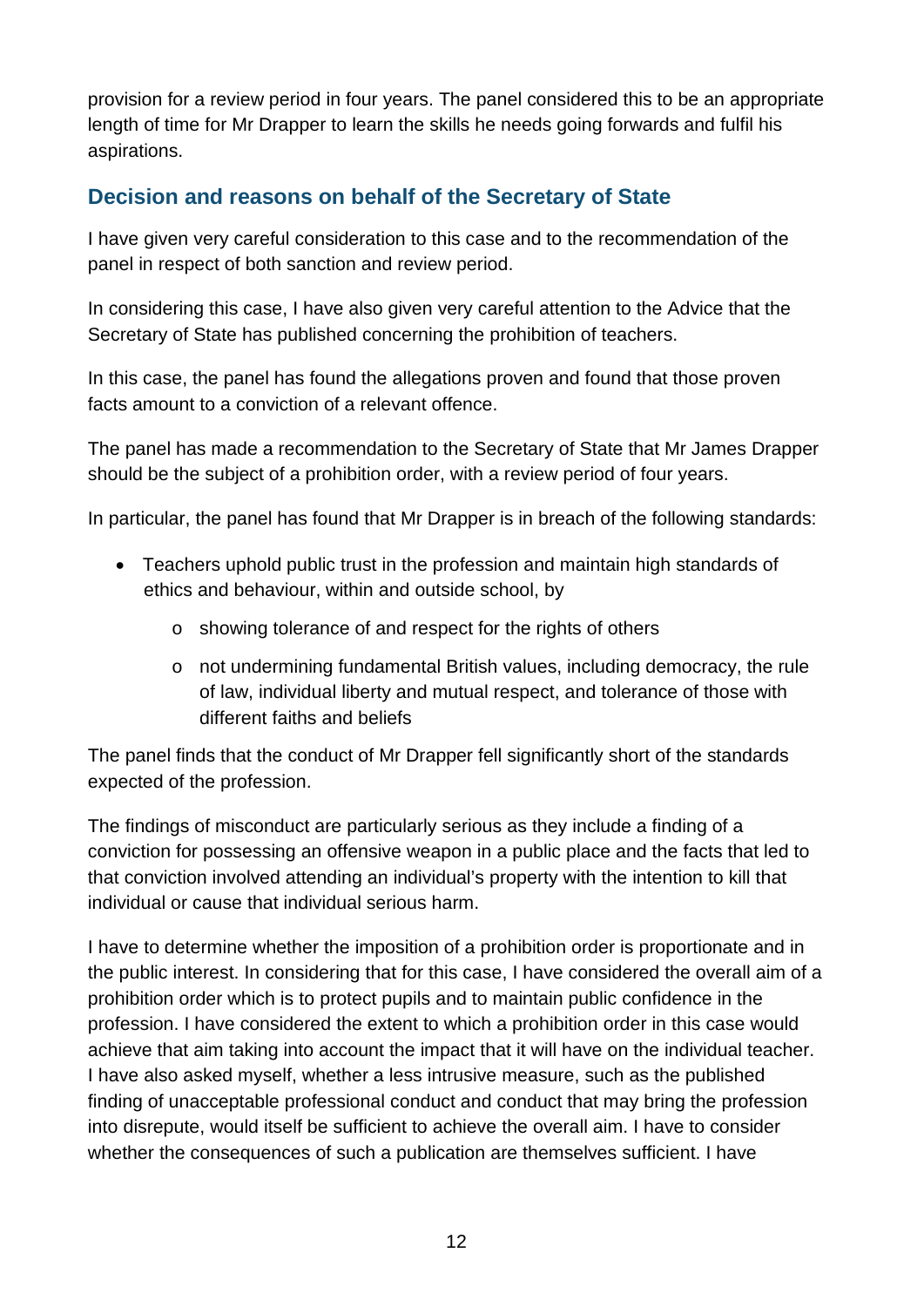considered therefore whether or not prohibiting Mr Drapper, and the impact that will have on him, is proportionate and in the public interest.

In this case, I have considered the extent to which a prohibition order would protect children. The panel has observed, "Mr Drapper made his disclosure to his colleague in the School, it was a matter arising out of his personal circumstances. The panel did not believe Mr Drapper posed any risk to the pupils or staff, at that time." The panel noted however that the behaviour involved in committing the offence could have had an impact on members of the public.

I have also taken into account the panel's comments on insight and remorse, the panel noted, "Mr Drapper gave evidence that demonstrated his understanding of the matters that led to this incident and the consequences for others of his behaviour. He has worked upon building positive relationships". The panel also commented "he has expressed genuine remorse and the panel was impressed by his level of insight".

I have gone on to consider the extent to which a prohibition order would maintain public confidence in the profession. The panel observe, "the average member of the public would be concerned about a teacher with a conviction of this nature teaching in a school". I am particularly mindful of the finding of a conviction of possessing a dangerous weapon in this case and the impact that such a finding has on the reputation of the profession.

I have had to consider that the public has a high expectation of professional standards of all teachers and that the public might regard a failure to impose a prohibition order as a failure to uphold those high standards. In weighing these considerations, I have had to consider the matter from the point of view of an "ordinary intelligent and well-informed citizen."

I have considered whether the publication of a finding of unacceptable professional conduct, in the absence of a prohibition order, can itself be regarded by such a person as being a proportionate response to the misconduct that has been found proven in this case.

I have also considered the impact of a prohibition order on Mr Drapper himself and noted the panel's comment "Mr Drapper's competence as a teacher and attested to his positive relationship with both students and colleagues alike. He was clearly a valued teacher".

A prohibition order would prevent Mr Drapper from teaching. A prohibition order would also clearly deprive the public of his contribution to the profession for the period that it is in force.

In this case, I have placed considerable weight on the panel's comments "they could not yet be satisfied that Mr Drapper has demonstrated his ability to make appropriate choices when faced with difficult situations".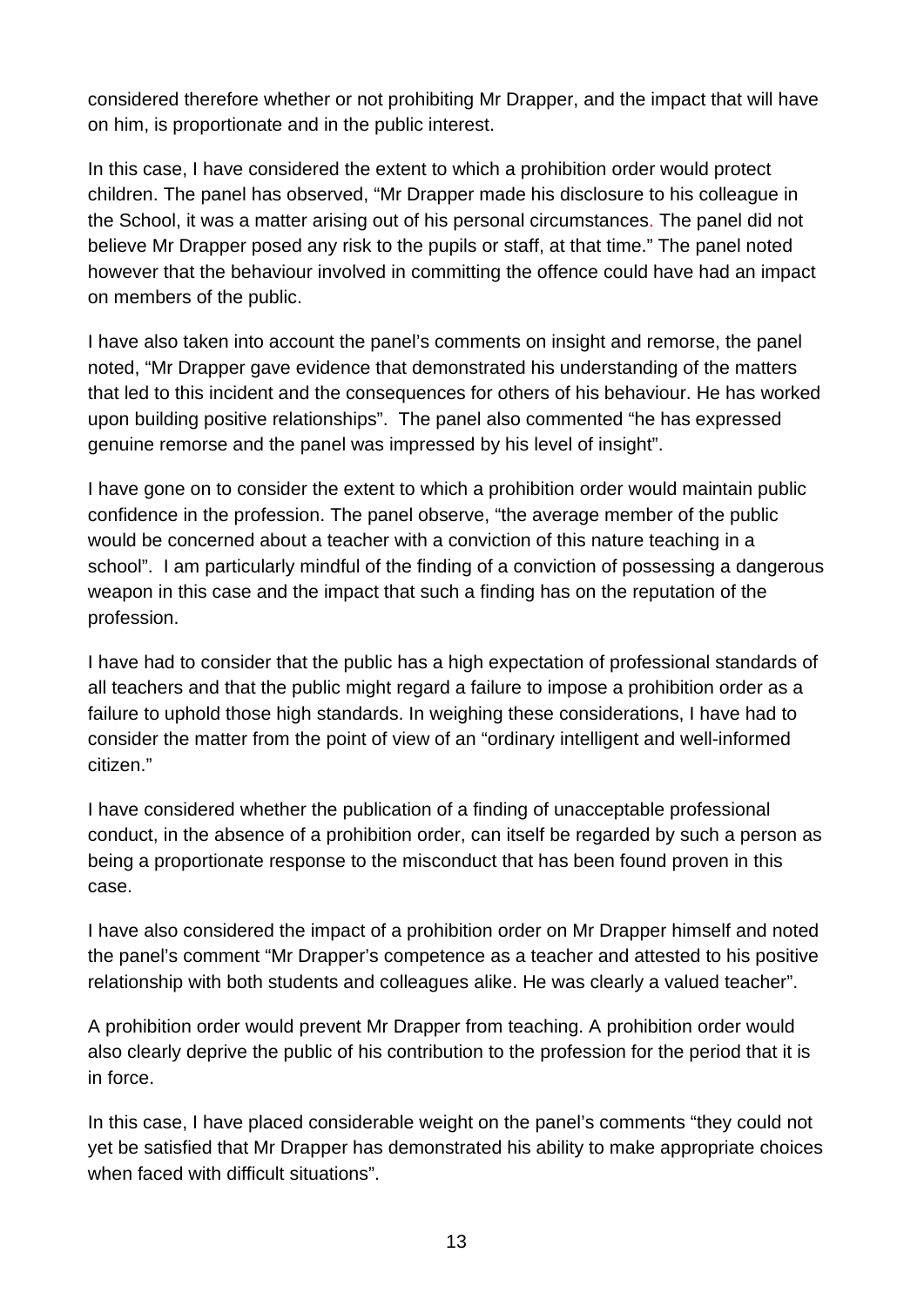I have given less weight in my consideration of sanction therefore, to the contribution that Mr Drapper has made to the profession. In my view, it is necessary to impose a prohibition order in order to maintain public confidence in the profession. A published decision, in light of the circumstances in this case does not in my view satisfy the public interest requirement concerning public confidence in the profession.

Recommending that the publication of adverse findings would be sufficient would unacceptably compromise the public interest considerations present in this case, despite the severity of the consequences for Mr Drapper of prohibition.

For these reasons, I have concluded that a prohibition order is proportionate and in the public interest in order to achieve the intended aims of a prohibition order.

I have gone on to consider the matter of a review period. In this case, the panel has recommended a 4 year review period.

I have considered the panel's comments "Mr Drapper has almost one year of rehabilitation sessions still to complete having attended approximately 17 sessions of the 50 that are required, and has realised that he has been given the opportunity to develop his resilience and to learn from this experience". The panel has also said that a 4 year review period would "be an appropriate length of time for Mr Drapper to learn the skills he needs going forwards and fulfil his aspirations".

The panel decided that the findings indicated a situation in which a review period would be appropriate and, as such, decided that it would be proportionate, in all the circumstances, for the prohibition order to be recommended with provision for a review period in four years.

I have considered whether a 4 year review period reflects the seriousness of the findings and is a proportionate period to achieve the aim of maintaining public confidence in the profession. In this case, two factors mean that a two-year review period is not sufficient to achieve the aim of maintaining public confidence in the profession. These elements are the seriousness of the conviction and although Mr Drapper has recognised the steps he should take and has taken his rehabilitation forward in a positive way, he is still on the path to demonstrating his ability to adopt appropriate coping mechanisms.

I consider therefore that a four year review period is required to satisfy the maintenance of public confidence in the profession.

**This means that Mr James Drapper is prohibited from teaching indefinitely and cannot teach in any school, sixth form college, relevant youth accommodation or children's home in England.** He may apply for the prohibition order to be set aside, but not until 01 December 2024, 4 years from the date of this order at the earliest. This is not an automatic right to have the prohibition order removed. If he does apply, a panel will meet to consider whether the prohibition order should be set aside. Without a successful application, Mr Drapper remains prohibited from teaching indefinitely.